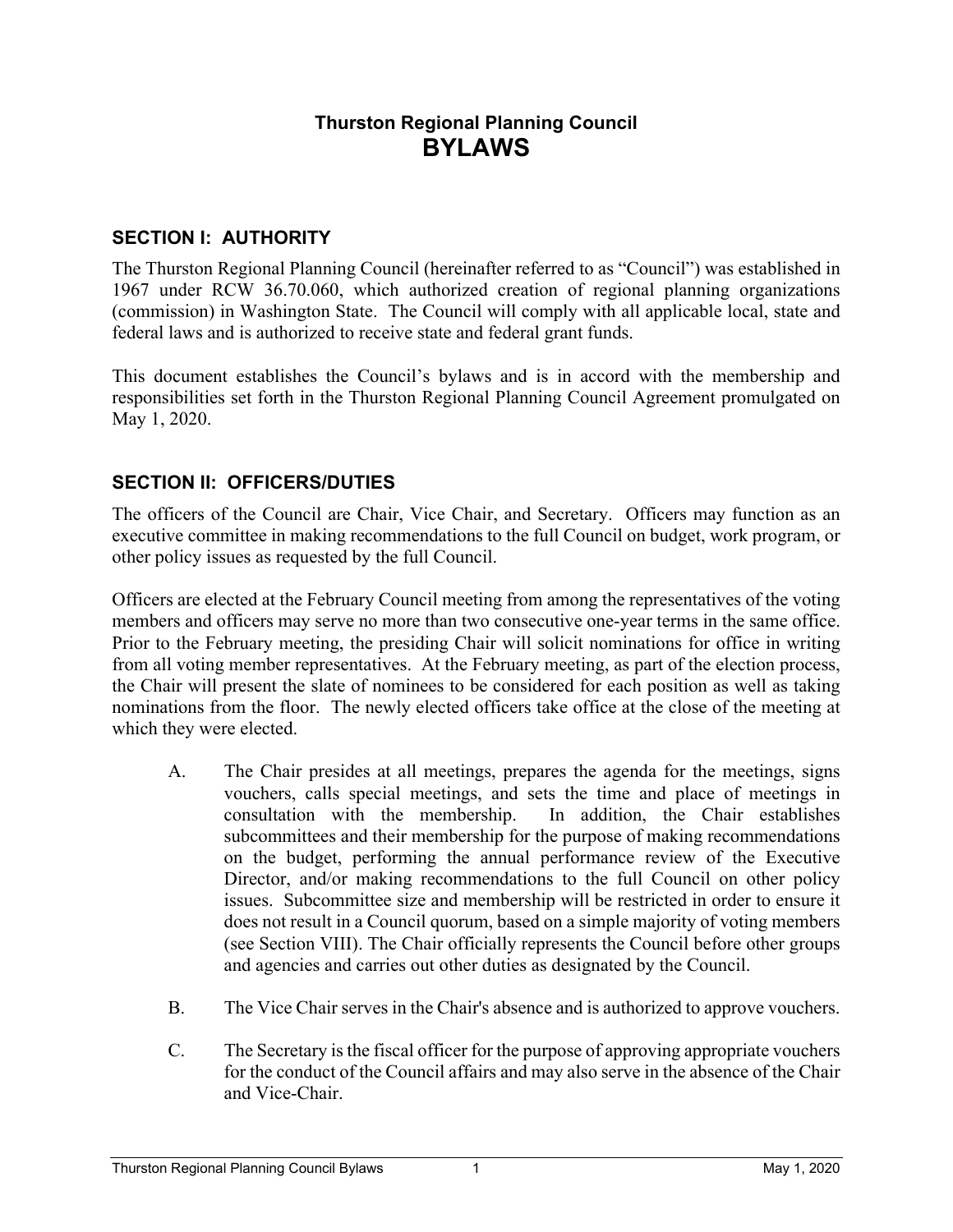In the unforeseen occurrence that there is a vacancy(s) in any Council officer position, the Council Chair or other serving Council officer, will notify the full Council of the vacancy(s) at the next regular monthly meeting. At that Council meeting, the Chair will call for written/e-mail nominations. Nominations will be accepted until the next regular Council meeting. At that next regular Council meeting, all submitted nominations will be read and additional nominations from the floor will be called for. Following established procedure, a vote will be taken and the elected member(s) will complete the term(s) of the vacant officer. The completion of a shortened term will not count towards the term limit of "two consecutive one year terms" as outlined in paragraph 2 of Section II.

## **SECTION III: EXECUTIVE DIRECTOR AND STAFF**

The Council may, within its authorized budget, engage an Executive Director. The Executive Director is selected or terminated with the approval of the voting members as outlined in Section VIII: Voting. It is the role of the Council to set policy direction, which guides the Executive Director in the operations and administration of the agency. The Executive Director maintains all records of the Council, including necessary budget and financial records. The Executive Director is responsible for the administration of the agency pay and classification system as approved by the Council. The Executive Director, or designee, is also authorized to approve expenditures within the authorized budget.

The Executive Director may, within the agency's authorized budget, employ such other personnel as needed to perform the work of the Council. Staff work under the policy direction of the Council as exercised through the Executive Director.

# **SECTION IV: MEMBERSHIP**

Official membership of the Council shall consist of those duly designated member representatives and alternates of the entities who have entered into the Council Agreement. Member representatives and alternates, with the exception of those representing Associate and Tribal members, shall be elected officials of their entity. Intercity Transit, as a member of Council, may appoint citizen representatives from their Authority to serve as member and/or alternate on Council. In the event a representative, as outlined above, is not available to serve as a Council alternate, that entity may, with approval from the Council Chair, appoint a high-level at will department head to serve as alternate. This alternate must have the authority to speak for that entity and vote on regional policies on its behalf.

If neither the duly designated member representative nor the officially designated alternate member representative is able to attend a specific meeting, then the jurisdiction may designate, for that meeting only, an additional alternate member representative. This additional alternate must have all rights, privileges, and authorities exercised by the member representative and the alternate.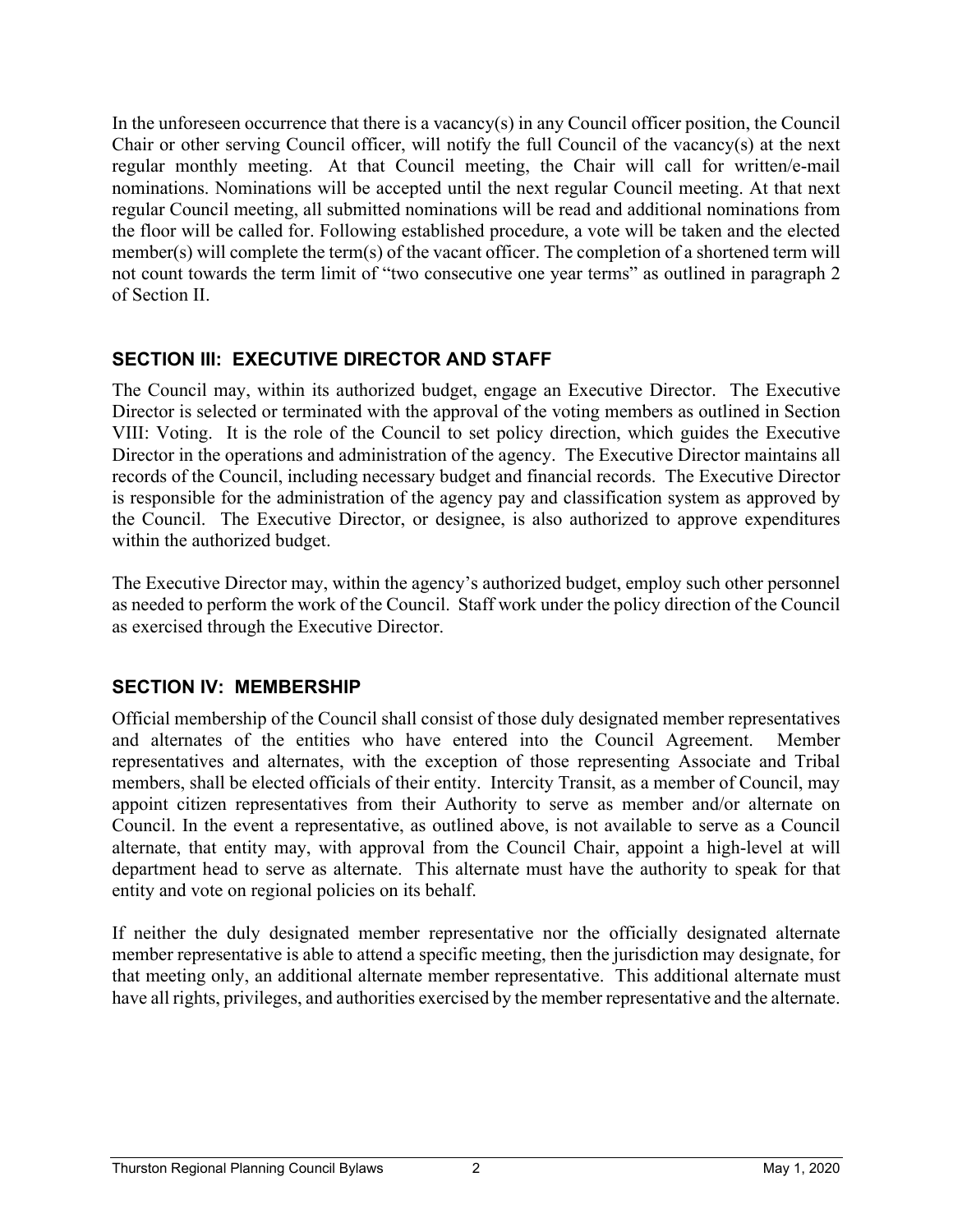### **SECTION V: NEW MEMBERSHIP REQUESTS**

Application for membership on the Council is considered on a case-by-case basis. Entities seeking membership on the Council will submit a letter of application to the Council Chair stating the rationale for membership. The Council Chair, in consultation with the Executive Director, will consider whether the membership request fits into the Council's overall goals. In this initial review, there will also be an identification of the appropriate membership tier for the applicant. The Chair will present this information and make a membership recommendation to the full Council at a regular meeting. Membership requests require a vote of the Council.

# **SECTION VI: MEMBER RESPONSIBILITIES**

To effectively carry out the work of the Council, member representatives (or alternates) must be fully engaged in the activities of the Council. Member representatives (or alternates) are expected to regularly attend, prepare for, and actively participate in scheduled meetings. It is expected that member representatives (or alternates) will also participate in other special meetings and subcommittees as appropriate. Member representatives (or alternates) may also be asked by the Council Chair to represent the Council to other organizations. It is important that member representatives (or alternates) maintain a regional perspective on matters coming before the Council. Member representatives (or alternates) work within a collegial atmosphere that strives for informed consent in all of its decisions while respecting the viewpoints of others on the Council. Member representatives (or alternates) are responsible for conveying pertinent information discussed or presented at Council meetings back to their respective entities for information or action.

Member representatives (or alternates) may also be asked by the Council Chair to represent the Council to other organizations. These positions serve as liaisons between the organizations for the purposes of improving communications, understanding projects, and coordinating regional policy issues. The appointed Council liaisons will regularly give update reports back to the Council following their attendance at meetings.

The Chair will review and (re)appoint individuals that serve in all Council outside positions every two years. In appointing any Council member to serve as a liaison to any outside transportation board or committee, the Chair will consider a recommendation from the Council's Transportation Policy Board.

### **SECTION VII: MEETINGS**

Regular Council meetings are held in accordance with the schedule set by the Council each year at its February meeting. To ensure appropriate notice, public involvement and effective regional decision-making, all meetings will comply with the requirements of the State Open Public Meetings Act. The Executive Director sees that official minutes are taken for each meeting and that they are signed by the Chair and the Executive Director after review and approval by the Council.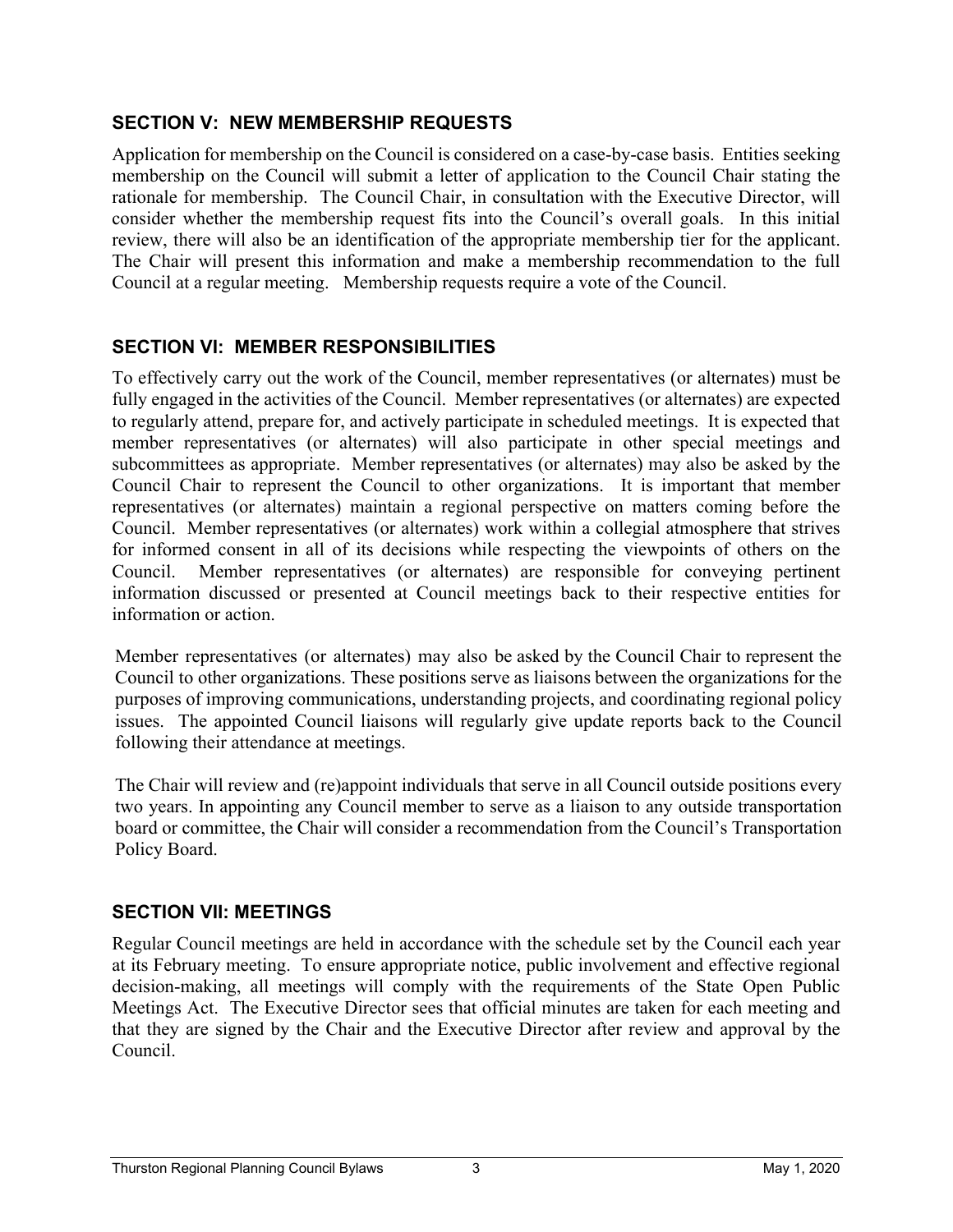Written notification of meetings is sent to all representatives and alternates at least five (5) days prior to the date of the meetings. Notice of special meetings called by the Chair may be made by telephone and all members will be notified. Robert's Rules of Order will be observed at all meetings. A meeting may be convened with a simple majority of the members.

Remote participation in Council meetings is permissible as long as proper notice of the meeting time and place is given, and a speaker phone, audio, or video system is set up at the designated meeting place that allows attending members of the public to hear all discussion. Public comment may be limited to written comment for remote participants.

Remote participation will be limited to 25 percent of voting members. Council members wishing to participate remotely should notify the Executive Director at least two (2) days prior to the meeting date. The Chair may waive these requirements under extenuating circumstances.

#### **SECTION VIII: VOTING**

All matters coming before the Council are decided by the representatives of the voting membership. All actions before the Council require a quorum. A quorum will consist of the presence of at least 50 percent or more of the entire voting membership with at least two of those representatives being from the following jurisdictions: Thurston County, City of Olympia, City of Lacey, or City of Tumwater. Actions will be decided by a simple majority of the quorum unless two or more members request an optional weighted vote. The Council's optional weighted voting system reflects, in some measure, the population and financial participation of the member agencies. If there is a call for a weighted vote, each voting member entity is assigned one vote weighted in the following manner:

| <b>Thurston County</b>           |   |
|----------------------------------|---|
| City of Olympia                  |   |
| City of Lacey                    | 3 |
| City of Tumwater                 |   |
| City of Tenino                   |   |
| City of Yelm                     |   |
| City of Rainier                  |   |
| Town of Bucoda                   |   |
| <b>LOTT Clean Water Alliance</b> |   |
| Thurston PUD #1                  |   |
| Port of Olympia                  |   |
| North Thurston Public Schools    |   |
| Olympia School District          |   |
| <b>Tumwater School District</b>  |   |
| <b>Intercity Transit</b>         |   |
| Nisqually Indian Tribe           |   |
| Confederated Tribes of the       |   |
| <b>Chehalis Reservation</b>      |   |
| <b>Total Votes</b>               |   |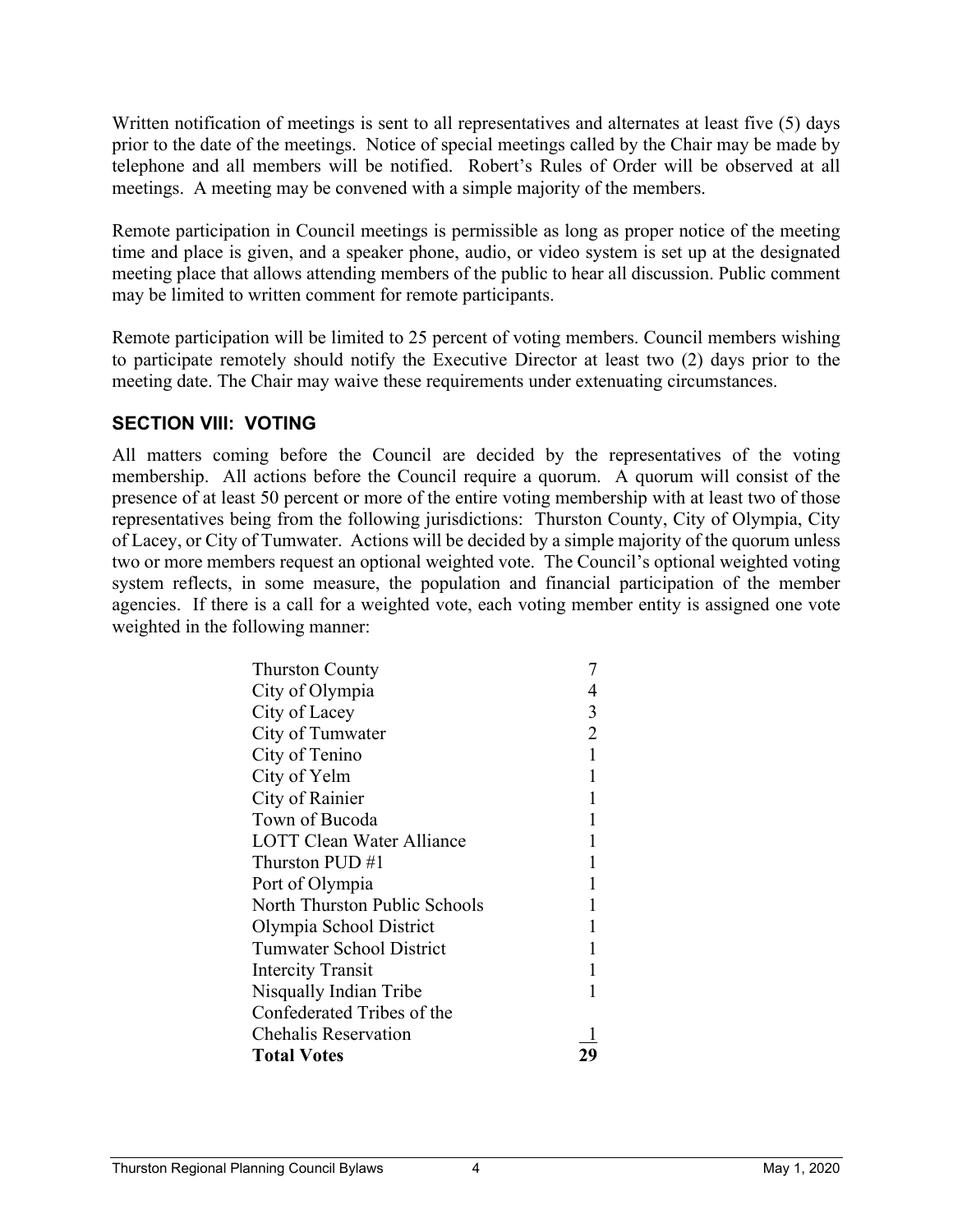#### **SECTION IX: MEMBER ASSESSMENTS**

Member assessments provide the revenue needed to carry out the Council's Annual Work Program. Payment of member assessments is made after January 1 each year on an annual, semiannual, or quarterly basis. In September of each year, in conjunction with preparation of the Annual Work Program, member assessments are calculated based on the following methodology:

 **TIER 1: Charter Member Organizations** (County, cities, towns, and tribal governments located within the region)

> The current year population as defined by the Office of Financial Management is adjusted by the applicable factor as shown below. The adjusted population is multiplied by the Council-established per capita rate\* to arrive at the yearly assessment figure. There is a \$700 minimum assessment in this category.

The following factors will apply to this tier:

- Urban county and entities with a population greater than 5,000 will be assigned a factor of 1.
- Rural county and entities with a population of less than 5,000 will be assigned a factor of .5.

#### **TIER 2: School District Members**

The annual October 1 FTE student enrollment is multiplied by a factor of .25. This is used to arrive at an adjusted population. The adjusted population is then multiplied by the Council established per capita rate\* to arrive at the yearly assessment figure. There is a \$700 minimum assessment in this category.

 **TIER 3: Regional Service Members** (Members in this tier are entities established under State law that provide services that are regional in nature and serve a large segment of the population or the entire population.)

> Regional Service Members have a first year (base) assessment that is negotiated one time between the Council and the entity making application for membership. The negotiations will take into account the entity's fiscal constraints, service population, and the entity's regional role/impacts. The entity's assessment will be appropriate in comparison to other members in this tier and their membership must mutually benefit both the entity and the Council.

> The base assessment is set by the Council upon approval of the entity's membership. This base will be modified each year during the budget process when assessments are re-calculated. A percentage change in assessment will be based on the corresponding percentage change in the over-all population of Thurston County. This percentage amount will be added to the base assessment and this new amount becomes the base for the following year.

\* The per capita rate is 2.0521376, which was established by the Council in 2003.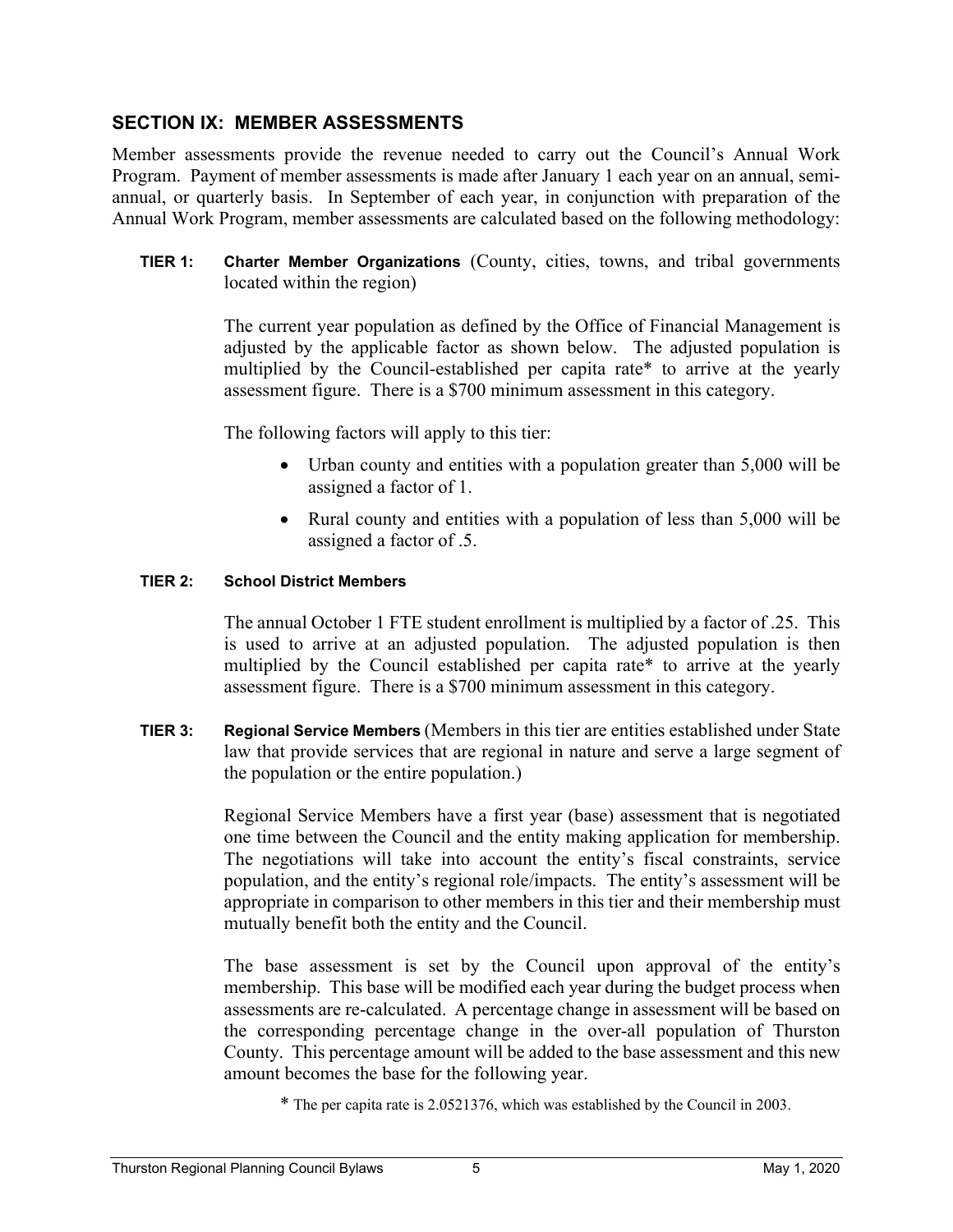**TIER 4: Associate Members** (Members in this tier do not have a voting right on the Council.) This tier is designed for regional public entities who wish to participate in Council meetings and activities.

Members in this tier are assessed \$1,000 per year.

#### **SECTION X: ANNUAL WORK PROGRAM AND BUDGET**

The Council develops and adopts the Annual Work Program and Budget each year as follows:

A. ANNUAL WORK PROGRAM

 In September of each year, the Council Chair appoints a subcommittee to review the draft version of the Annual Work Program for the coming year as prepared by the Executive Director. The subcommittee reviews, refines, and then recommends a Draft Annual Work Program that is presented to full Council by the Executive Director at the November meeting of each year. The Final Annual Work Program is presented to full Council for adoption at the December meeting of each year. The Executive Director then transmits the Approved Annual Work Program as well as member assessments to the governing bodies of the member agencies and organizations for their information so they can incorporate their share of the member assessments into their own budgets.

The Annual Work Program consists of a statement of the projects and activities to be undertaken by the Council and staff during the following year and the corresponding member assessments. Cost estimates for all projects and activities will be provided as the basis for the budget. In developing the Annual Work Program, Council will consider the following types of programs which are identified as the means of achieving the Council goals and policies:

- 1. Programs required in order to retain eligibility for state and federal grant programs and funded by member assessments.
- 2. Programs agreed to by a majority of the Council, which are regional in the sense that the implications and impacts of the program affect the entire County. Such programs would be funded by member assessments.
- B. BUDGET

 The Council adopts a consolidated agency operating budget at the meeting in January that reflects the Council's approved Annual Work Program, as well as contracts and grants. The approved budget is then forwarded to the Thurston County Auditor.